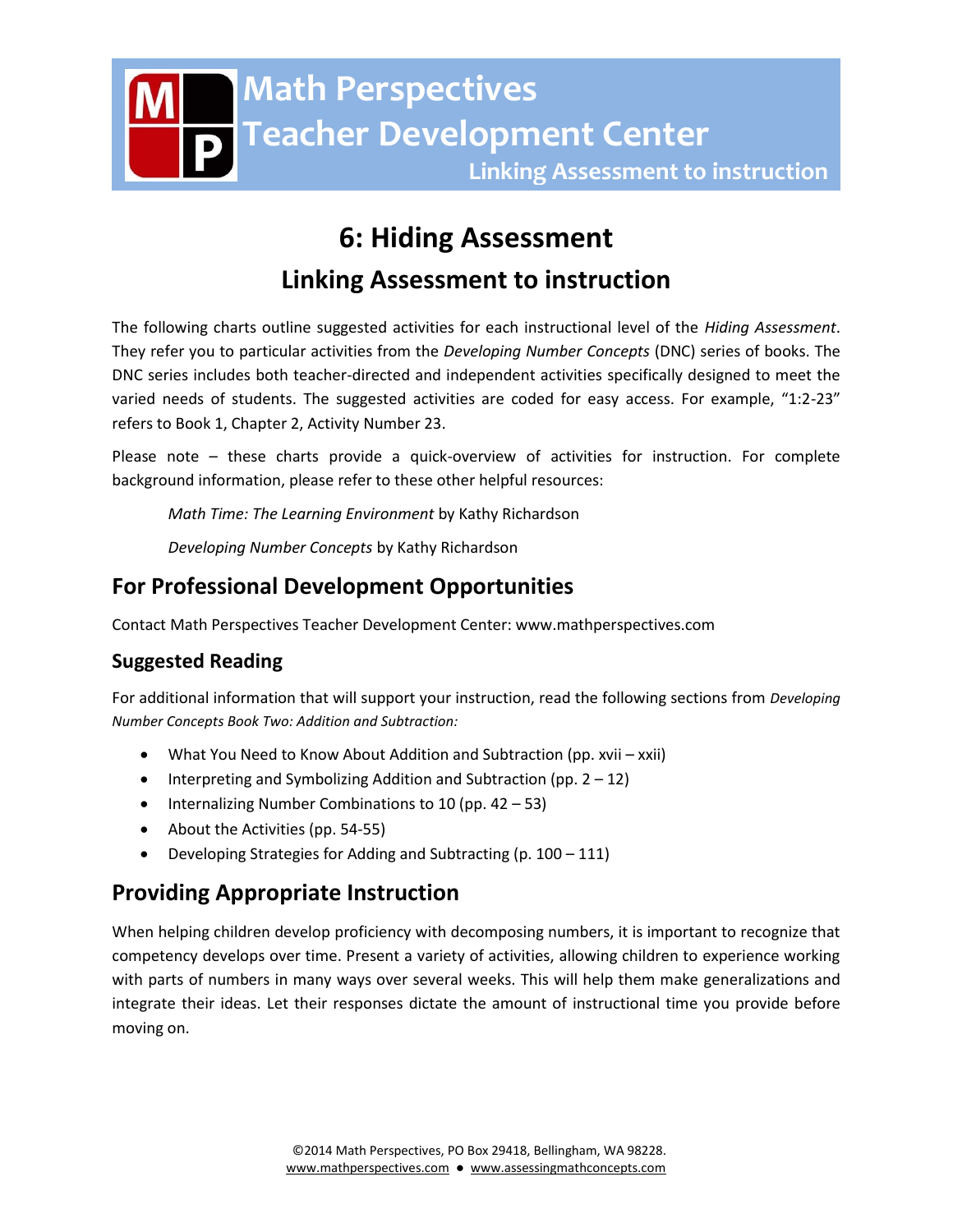#### **Teacher-Directed Small-Group Work**

Choose 3 or 4 activities and present them in a 10-15 minute small-group session to provide the children with a variety of experiences. Do the same tasks for several days. Occasionally replace one of the tasks with a new one. Adjust the size of the numbers according to the children's responses. Usually work with just one group a day so you have time to interact with the children while they work at the Independent Stations.

#### **Independent Station Work**

Give children opportunities to choose from among several activities. These choices should be available for several weeks. During this time, the children will be developing proficiency and moving to larger numbers, as they are able. Interact with the children as they work, supporting them and challenging them as needed.

### **Part One: Hiding Assessment with Models**

Since the goal is for children to know the parts of numbers, the focus for determining the level of instruction they need is on what they know about parts of numbers and not their ability to get right answers. They are "ready to apply" if they know all the parts for the number being assessed. They "need practice" if they know some parts, and count on or use relationships for parts they don't know. They "need instruction" if they make errors or still count all most of the time. They "need a prerequisite" if they make errors or guess most of the time.

#### **Needs Prerequisite (N)**

**(N) –** Makes three or more errors or guesses.

*Provide experiences where children can learn to recognize small groups such as those listed in the following from Developing Number Concepts: Book 2*.

| <b>Recognizing Small Groups</b> |                                                   |                       |  |
|---------------------------------|---------------------------------------------------|-----------------------|--|
|                                 | <b>TEACHER-DIRECTED ACTIVITIES</b>                | <b>Numbers To 5-6</b> |  |
| $2:3-2$                         | <b>Instant Recognition of Number Arrangements</b> |                       |  |
| $2:3-3$                         | <b>Instant Recognition of Number Shapes</b>       |                       |  |
| $2:3-4$                         | <b>Instant Recognition of Number Trains</b>       |                       |  |

#### **Needs Instruction (I)**

**(I) –** May have 2 errors, counts all for more than half of the combinations.

*Provide experiences focused on describing parts of numbers.*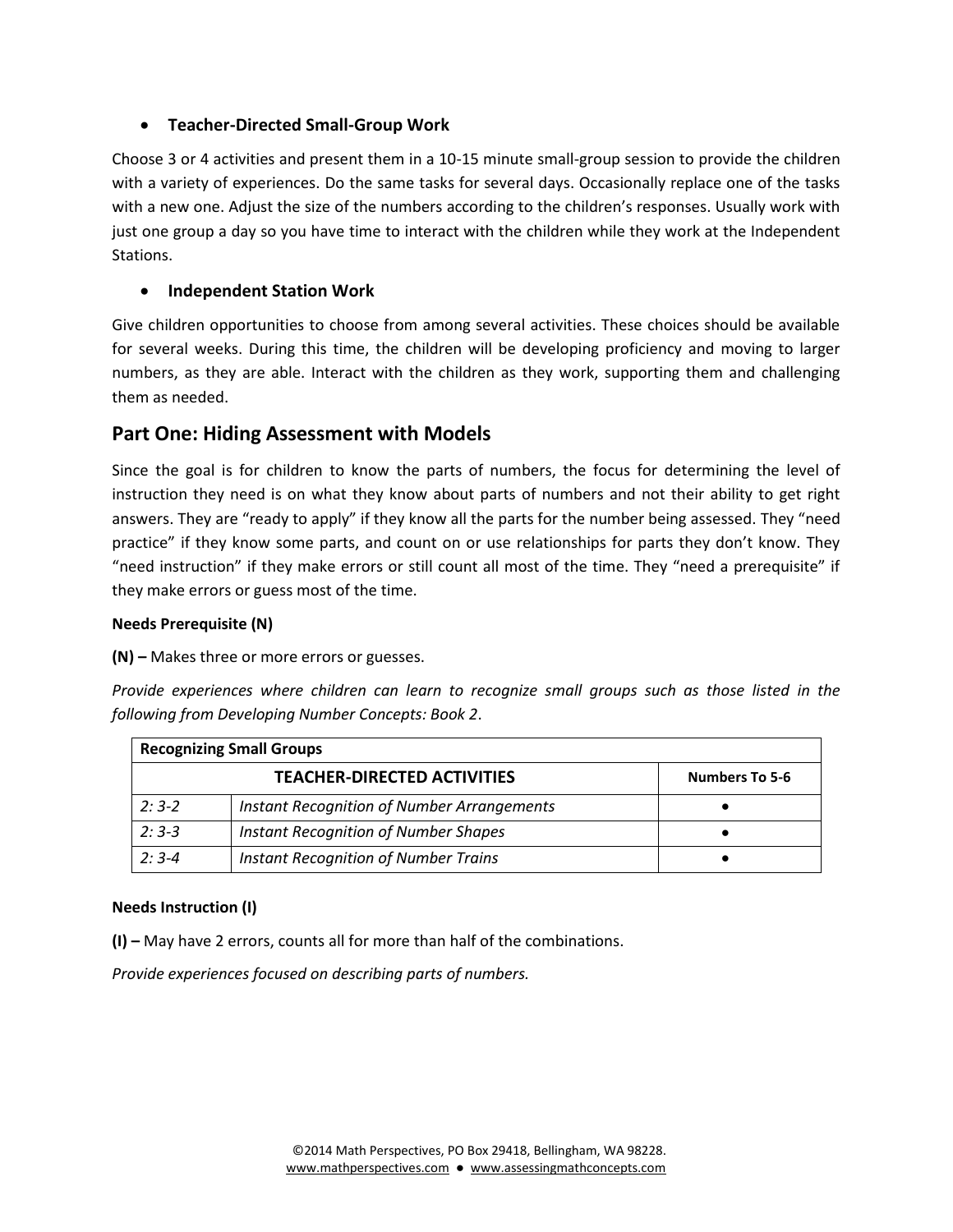|            | <b>TEACHER-DIRECTED ACTIVITIES</b>                 | To 6 | To 10 |
|------------|----------------------------------------------------|------|-------|
| $2:2 - 1$  | Snap It, Level 1 and Extension                     |      |       |
| $2:2 - 2$  | The Tub Game, Level 1 and Extension                |      |       |
| $2:2-3$    | The Wall Game                                      |      |       |
| $2:2 - 4$  | <b>Bulldozer</b>                                   |      |       |
| $2:2-5$    | The Cave Game                                      |      |       |
| $2:2 - 7$  | <b>Finger Combinations</b>                         |      |       |
| $2:2 - 8$  | <b>Working with Number Shapes</b>                  |      |       |
| $2:2-9$    | Number Shapes: On and Off                          |      |       |
| $2:2 - 10$ | <b>Working with Number Trains</b>                  |      |       |
| $2:2 - 11$ | <b>Number Trains: On and Off</b>                   |      |       |
| $2:2 - 12$ | <b>Counting Boards: Number-Combination Stories</b> |      |       |

|            | <b>INDEPENDENT ACTIVITIES</b>                                           |  |
|------------|-------------------------------------------------------------------------|--|
| $2:2 - 14$ | <b>Number Arrangements: Using Cubes</b>                                 |  |
| $2:2 - 15$ | <b>Number Arrangements: Using Color Tiles</b>                           |  |
| $2:2 - 16$ | <b>Number Arrangements: Using Toothpicks</b>                            |  |
| $2:2 - 17$ | <b>Number Arrangements: Using Collections</b>                           |  |
| $2:2 - 18$ | <b>Counting Boards: Making Up Number-Combinations</b><br><b>Stories</b> |  |
| $2:2 - 20$ | <b>Number Shapes: Using Number Cubes</b>                                |  |
| $2:2 - 21$ | <b>Number Shapes: Using Spinners</b>                                    |  |

#### **Needs Practice (P–, P, P+)**

**(P-) –** Counts all for up to half of the combinations, may have 1 error.

**(P) –** Figures out 2 or more, may have 1 error, may not count all.

**(P+) –** Knows all but 1 quickly, no errors, no counting all (may count on or back or use relationships for 1 combination).

*Focus on identifying missing parts of numbers using objects.* 

|           | <b>TEACHER-DIRECTED ACTIVITIES</b> | To 6 | To 10 |
|-----------|------------------------------------|------|-------|
| $2:2 - 1$ | Snap It, Level 2                   |      |       |
| $2:2 - 2$ | The Tub Game, Level 2              |      |       |
| $2:2-5$   | The Cave Game                      |      |       |
| $2:2-6$   | <b>Grab-Bag Subtraction</b>        |      |       |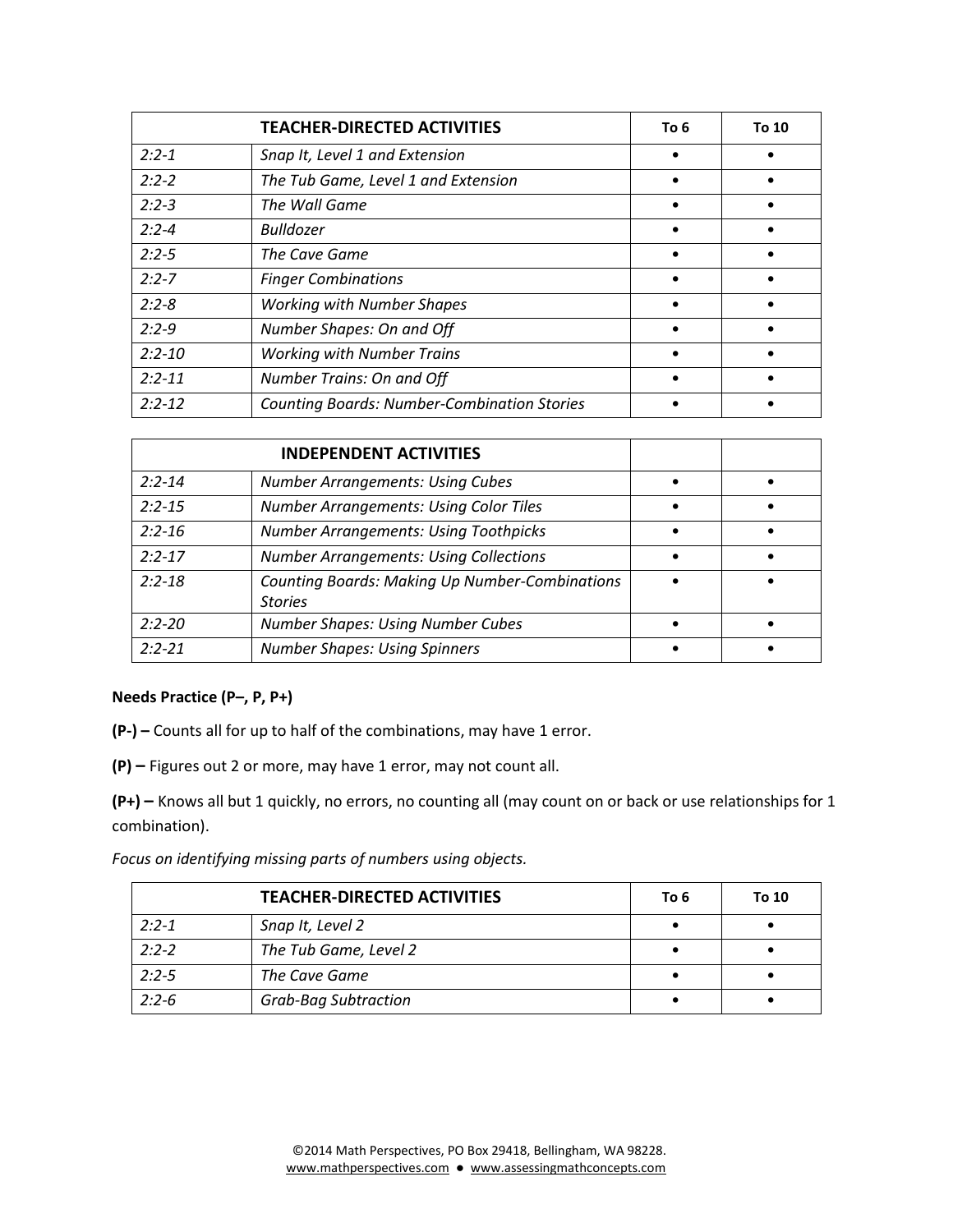|            | <b>INDEPENDENT ACTIVITIES</b>       |  |
|------------|-------------------------------------|--|
| $2:3-15$   | <b>Build-a-Floor Race</b>           |  |
| $2:3-16$   | <b>Apartment Buildings</b>          |  |
| $2:3 - 22$ | <b>Grab-Bag Subtraction Station</b> |  |
| $2:3-25$   | The Snap-It Station                 |  |
| $2:3-26$   | <b>What's Missing?</b>              |  |

#### **Ready to Apply (A)**

**(A) –** Knows all quickly, no errors.

*Begin work with identifying missing parts mentally as described in Part Two: Hiding Assessment without Models.*

### **Part Two: Hiding Assessment without Models**

The expectation is that the child will be "Ready to Apply" on Part One for any of the numbers you will be assessing in Part Two.

Even when children know parts of numbers with a model, many find the task much harder when there is no model to use as a referent. It is a different level of challenge for young children to think about objects without anything to refer to. When a model is hidden, it is still there and adds support for the children's thinking. One part is visible which means they don't have to visualize that part. "What if" questions require the child to imagine both parts.

#### **Needs Prerequisite (N)**

**(N) –** Makes three or more errors or guesses.

#### **Needs Instruction (I)**

**(I) –** May have 2 errors, counts all for more than half of the combinations.

*Children who need a prerequisite or need instruction, most likely need more experiences with the model. Continue to provide experiences with the model even for those numbers they knew (ready to apply) on Part One.* 

#### **Needs Practice (P-, P, P+)**

**(P-) –** Counts all for up to half of the combinations, may have 1 error.

**(P) –** Figures out 2 or more, may have 1 error, may not count all.

**(P+) –** Knows all but 1 quickly, no errors, no counting all (may count on or back or use relationships for 1 combination).

*Provide practice identifying the missing parts mentally. Focus on numbers they know very well first. Increase the numbers as they are able.*